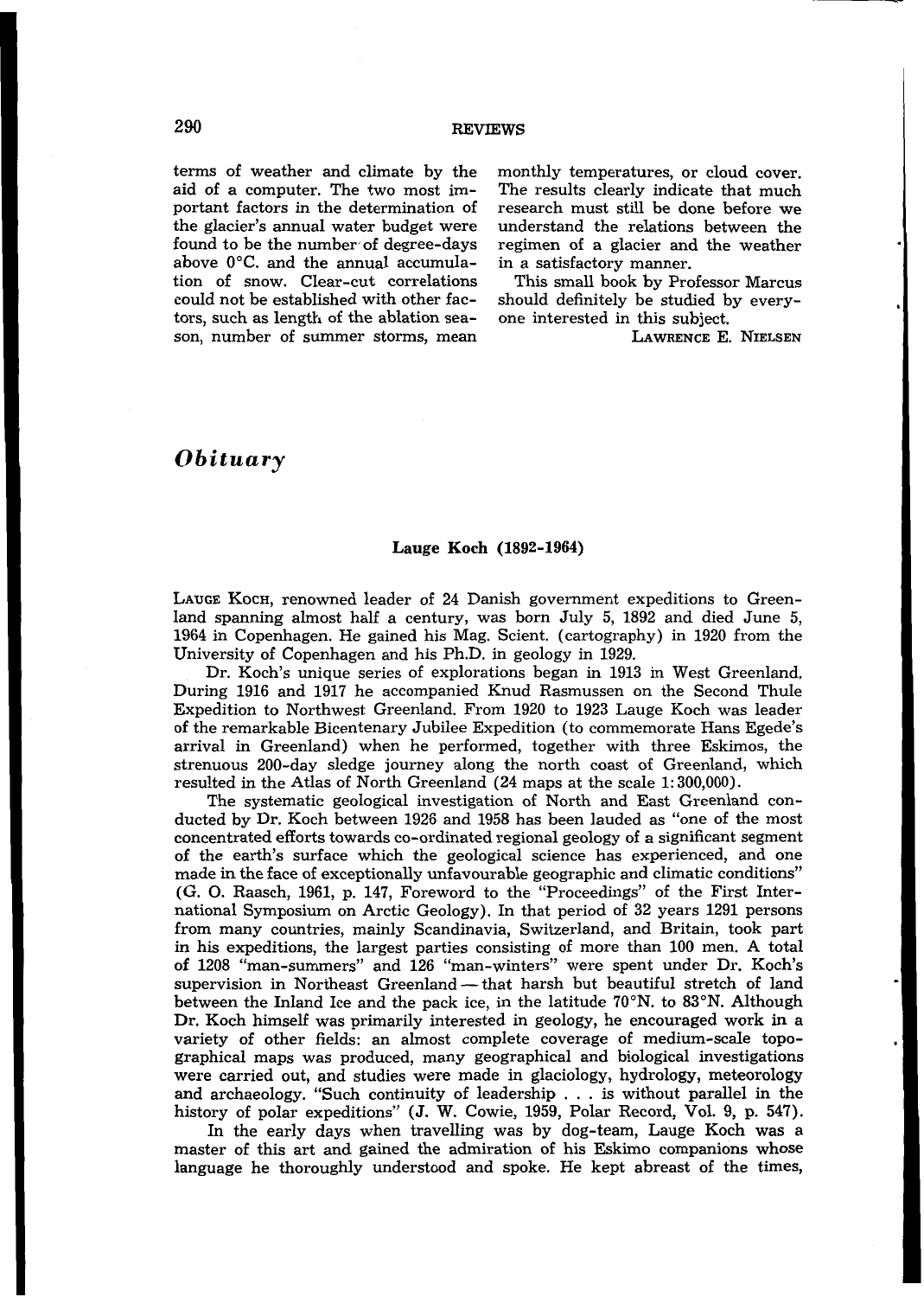#### OBITUARY **291**

however, and became a pioneer of arctic aviation when, as early as **1932** and **1933,**  he equipped his two expedition ships with sea planes. Then in **1938** he successfully completed an air reconnaissance of Northeast Greenland on two daring flights with a Dornier aircraft operating from Spitzbergen. His post-war expeditions were characterized by the extensive use of Norseman, Catalina, and DC-4 aircraft and later, in **1955** and **1956,** of helicopters. In **1953 I** was one of a two-man party which he landed in North Greenland, to make the first geological traverse of the mountains of northern Peary Land starting from Friggs Fiord and reaching Kap Morris Jesup, **83" 39'N.,** the northernmost point of land in the world. Here we found the cairn Lauge Koch had erected in **1923** and from it retrieved his report.



Lauge Koch on the return flight from Friggs Fjord to Station Nord, North Greenland, August **12, 1953.**   $Photo: F. Müller$ 

In the Catalina, which came to collect us, he read his own historic document as we flew over the desolate plains of southern Peary Land where Mylius-Erichsen and his companions had perished, and where he himself, **30** years previously, was forced to eat his exhausted dogs. This big, quiet man who spoke so slowly and made every so often a bear-like noise, had, with his indomitable will, been a great leader through two eras of polar history. Like the polar bears he did not bother about his enemies, he would just weave amusing stories about them.

The results from Koch's expeditions published by the participants in the Meddelelser om Grønland are an invaluable collection of some 240 papers totalling **22,000** pages. His **own** observations and investigations, mainly on the geology and